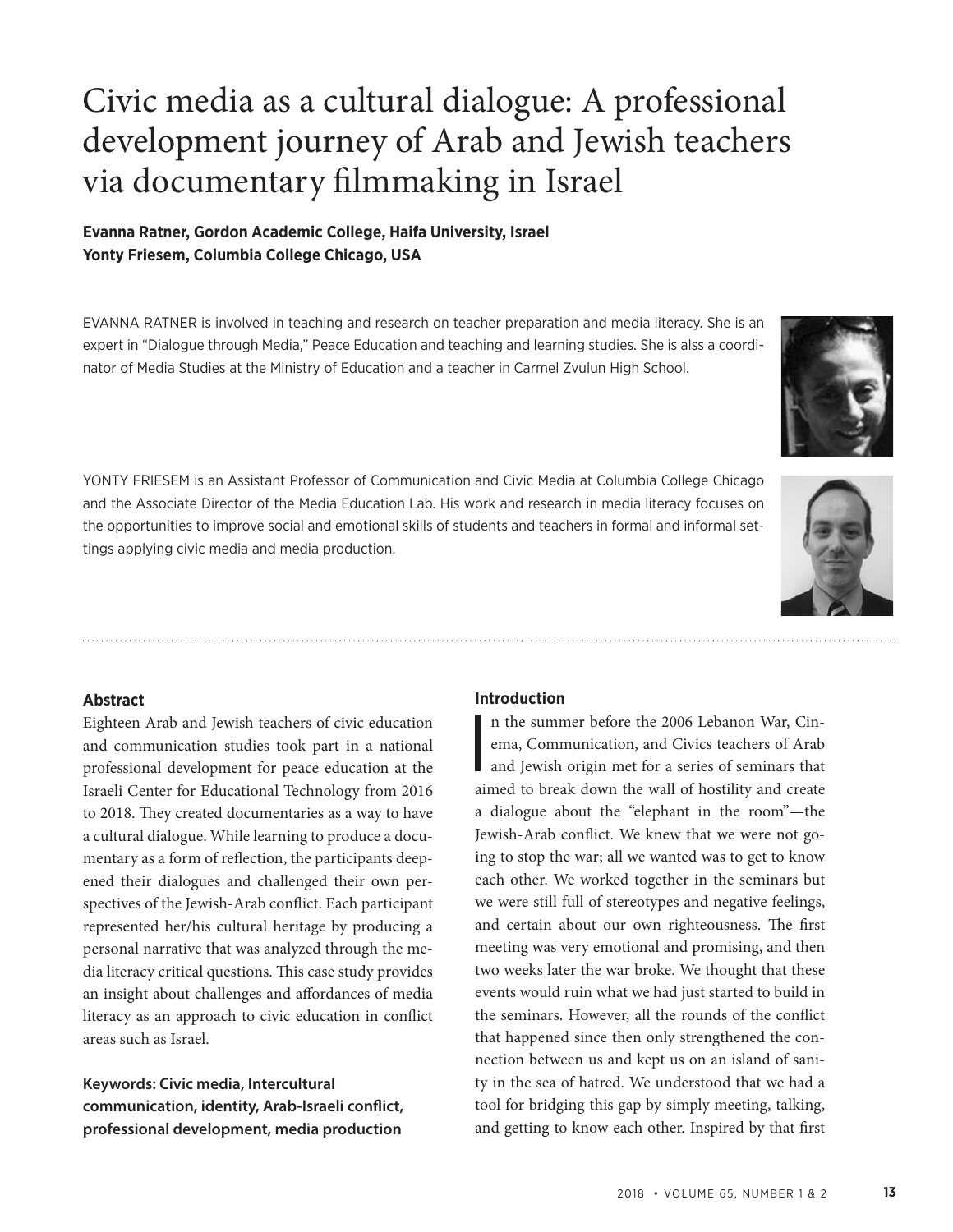experience with teachers, for more than ten years we have been bringing Arab and Jewish students together to create collaborative videos. Our studies illustrated how these encounters have a short-term effect on students' empathy and their ability to acknowledge each other's narrative (Friesem, 2015; Ratner, 2015).

Other research shows that in order to have effective peace education its effect needs to be maintained through regular encounters and by helping students to stay connected (Salomon, 2006; Salomon & Crane, 2011). This experience helped us understand that teachers also need to have their own regular seminars. Year after year, Arab and Jewish teachers have been meeting and having their own students meet in order to maintain these relationships. Cinema has the power of telling stories to help us identify with characters and to affect viewers. Cinema has the power to foster empathy towards the others' narrative, because it tells personal stories that are more difficult to argue with. Creating a collaborative and yet personal video allows for a place where both Arab and Jewish stories can be told. The equality that does not exist in reality has a place in the movies.

The twenty percent Arab minority in Israel is mainly Muslim, but also contains Christians and Druze. Their cultural heritage and identity are challenged daily as they represent an Arabic speaking minority in a country with a significant Hebrew speaking Jewish majority. This case study provides an insight about challenges as well as affordances of media literacy as an approach to civic education in conflict areas such as Israel. Based on our own observations and the participants' reflection, we demonstrate how the process of learning to produce a documentary as a form of deliberation promoted deep and challenging dialogue between the Arab and Jewish teachers. Each participant represented her/his cultural heritage by producing a personal narrative.

This study examines one collaborative documentary filmmaking within the framework of the bi-national program "Dialogue through Cinema." As part of a national professional development at the Center for Educational Technology from 2016 to 2018, eighteen Arab and Jewish teachers of civic education and communication studies created documentaries as a way to have a cultural dialogue for the purpose of peace education. Furthermore, being part of a conflict area, the teachers challenged stereotypes by reducing negative feelings and strengthening the legitimacy of each other's narrative. At the same time, the yearlong program applied the creation of personal narratives through the filmmaking process so that the teachers could experience intercultural communication while learning to use media literacy education. The structure of the professional development was based upon the process of learning contact hypothesis (Allport, 1954; Pettigrew, 2008) while practicing media literacy to analyze, create, and reflect on each other's personal narratives (Hobbes, 2010; Bar On & Adwan, 2006).

#### **Peace Education**

The insights from this case study showcase the extent to which peace education can be effective using practices of civic media. "Education for peace provides a rather complex tackling of collective narratives embedded in mutual historic memories, collective beliefs, the perception of personal and group identity, and high sensitivity to anything related to the conflict" (Salomon & Essawi, 2009, p. 18) These narratives are part of their society's hegemony that maintains the conflict. Peace and coexistence education hinder that hegemony by providing lenses that help recognize the legitimacy of the other as an individual (Bar-Tal, 2004). In addition, both Bar-On and Adwan (2006) and Salomon (2006) claimed that in order to reduce stereotypes, foster empathy, and eventually find the way to overcome the conflict, one must acknowledge, be sensitive to and recognize the legitimacy of the other's narrative.

Beckerman et al. (2004) studied bilingual (Hebrew and Arabic) schools in Israel and they showed a different picture. The mutual base and learning allow each side of the conflict to express their cultural voice. Beckerman et al. claimed that these schools are an island of equality and collaboration where the two groups coexist as if there were no inequality outside of the school walls. The authors emphasized the secular background and high social economical status of Arab and Jewish students. They observed how the students used cultural traditions to represent their group and how by doing that they were trying to express a civic multicultural and liberal voice in the spirit of piece education and coexistence.

Zoubi (2007) examined how being a part of a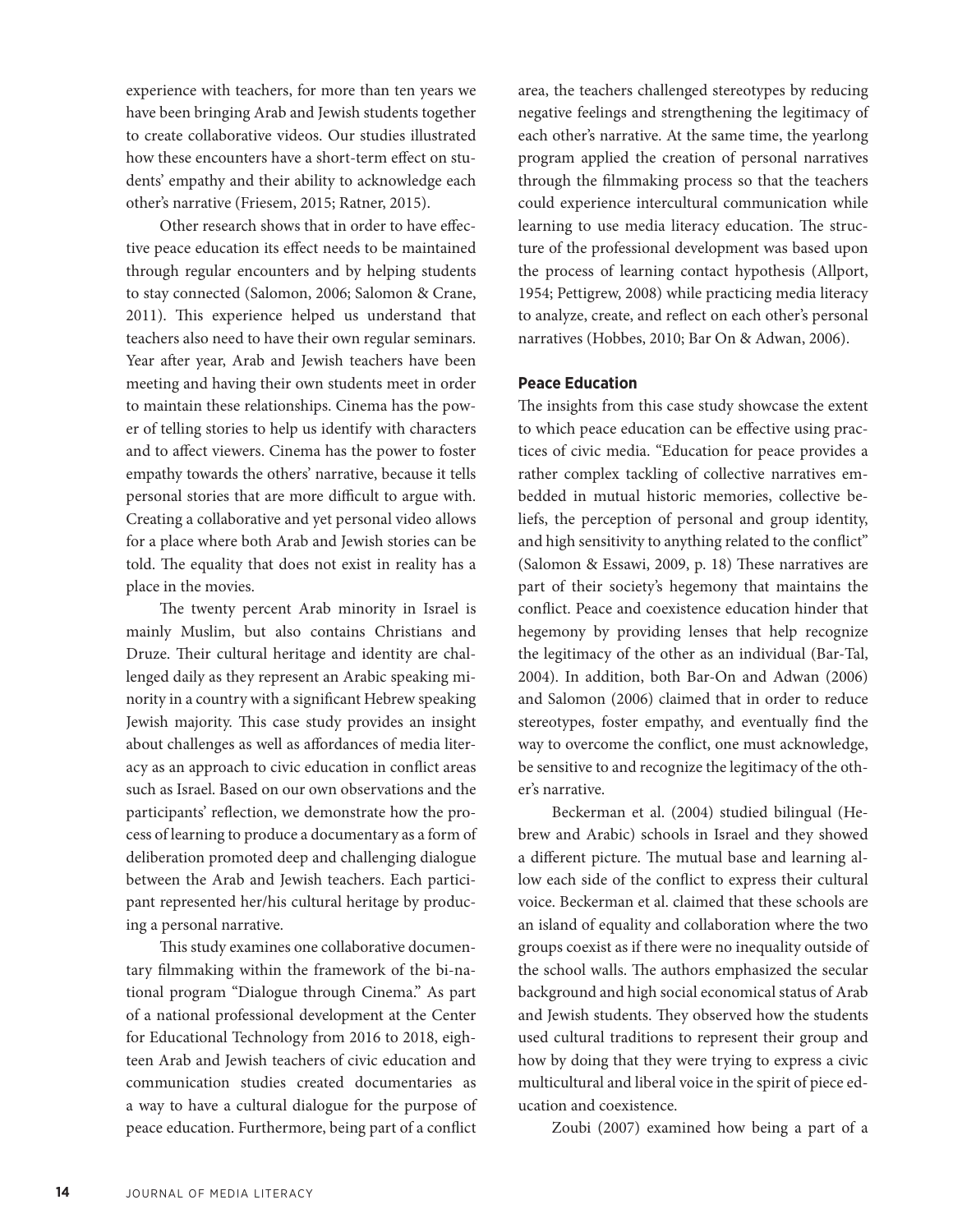soccer team that combines players from two different nations can create a ripple effect—positive influence that goes beyond actual participants. He found that a long-lasting mutual goal contributes to a positive change in participants' friends and family. When initiatives provide participants with long-term support, they can impact the relationship between the two rival groups thus meeting goals of peace education.

Democracy requires functioning, engaged, and literate citizens. Media literacy teachers should acquire 21st century skills in order to transfer them to their students. The findings of our study show that civic education can benefit from incorporating media production as a form of dialogue that advances social responsibility and community engagement essential for today's digital citizenship.

The purposeful and guided process of creating videos in an educational and social setting invites students to participate in meaningful emotional process as they are addressing these dilemmas (Shalita, Friedman, & Harten, 2011). The unique pedagogy of media production and film-making allows students to experience teamwork, deadlines, and adaptation of an idea into a script and then into a movie (Friesem, 2017). All of that helps students who are working together to advance towards emotional maturity. The process of producing a video includes constant reflection on opinions, positions, and cultural meanings. As part of the creative and collaborative work students explore their identities in regards to the subject of the film and to group dynamics. Students learn to solve interpersonal conflicts that are an inherent part of working as a film crew.

Producing collaborative films allows Jewish and Arab students to tell their personal narratives as well as stories of their communities and nations through symbols that include sound, movement, and other tools of cinematic emotional manipulation that a written story cannot generate. Creating a movie is an artistic subjective expression of thoughts, emotions, motivations and fears that affect and control of the senses. Levin (2011) followed Jewish-Israeli high school students who produced videos for their capstone project. He claimed that the process of producing a movie allows teenagers to identify symbolic meaning in their lives. Movies that these teenagers created became a

tool for cultural expression as well as a way to bond as a group that created a dialogue between individuals as they were trying to represent themselves and the world they lived in. Asana (2015) explored youth media in Palestine. He found that young producers use transgressive messages to challenge cultural and social boundaries of their own lives under the Israeli occupation as a form of civic media.

### **Civic Media Education**

Civic Media is defined by Henry Jenkins (2007) as "any use of any medium which fosters or enhances civic engagement" (Para 4). More recently, Ethan Zuckerman, the director of MIT center for civic media explained to PBS host, Alexander Heffner (2017) that it is a broad term that includes media created by people who hope to make social and political change. This definition adds the will to make a social and political change while Jenkins talked about civic engagement. Gordon and Mihailidis (2016) collected many case studies of civic media in their book to showcase their definition

## *Democracy requires functioning, engaged, and literate citizens.*

of civic media as "any mediated practice that enables a community to imagine themselves as being connected, not through achieving, but through striving for common good" (p. 2). In all three definitions, we can see that civic engagement, social and political change or connecting community to thrive for the common good are variations of the purpose of using media production.

We can find many examples of media literacy activities that practice civic engagement as part of producing media: a journalism inquiry, a hip hop music video, a digital campaign with a PSA to raise awareness, or simply documenting people and events that are usually not represented in the mainstream media (Hobbs, Donnelly, Friesem, & Moen, 2013; Jenkins, Shresthova, Gamber-Thompson, Kligler-Vilenchik, & Zimmerman, 2016; Tyner, 2003; Soep, 2014). The act of civic engagement has evolved with the increased use of digital devices and it is a different practice than what previous generations experienced (Levin & Kawashima-Ginsberg, 2017). One of the most com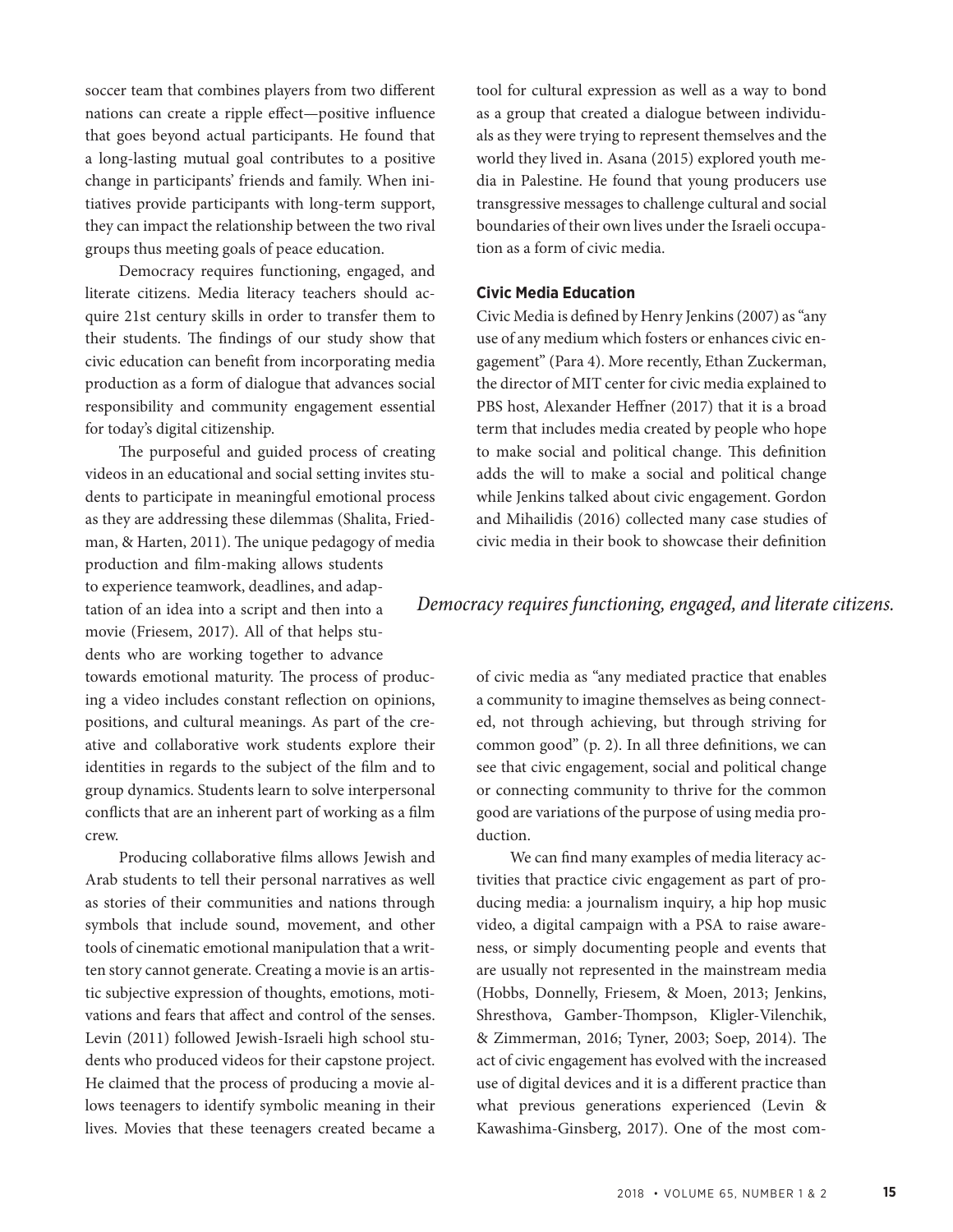mon use of digital media to make a social change has been producing a documentary (Goodman, 2003). In most of the research on youth media, documentary is described as a way to have youth inquire, explore, and engage with an issue that is relevant to their community (Asthana, 2012). While it provides opportunities for many marginalized youth to explore their agency (Halverson, 2010), making a collaborative documentary is a pathway for dialogue between groups in conflict (Ratner, 2015). Nevertheless, rarely do we turn the focus to the educators. For that reason, we explore how Arab and Jewish teachers practice civic media while taking a professional development in media literacy as part of a national civic engagement initiative.

# **Nasser & Moti Learning to Produce a Documentary**

In one of the intercultural exchanges, Moti (pseudonym), a Jewish teacher who emigrated from Russia several years ago, talked about his trauma of living near a Mosque and hearing muezzin's calls for prayers in the early morning, disturbing his wife's sleep. When reflecting on Moti's comment, Nasser (pseudonym) a shy Arab media literacy teacher, shared that he was a muezzin himself.

*Producing collaborative films allows Jewish and Arab students to tell their personal narratives as well as stories of their communities and nations through symbols that include sound, movement, and other tools of cinematic emotional manipulation that a written story cannot generate.* 

> This revelation was a defining moment as each of them was telling their story. In a shy voice Nasser explained how being a teacher was not enough to support his family and how all teachers in the Arab section had an additional job. Everybody was curios and asked questions about being a muezzin, starting from details about the profession, questions about the "muezzin law" (law that limits hours and volume of sound systems in public places). Moti was stunned and sat quietly. In his interview he reflected on how he was looking at Nasser at that moment and could not connect between early morning muezzin calls and the fellow teacher in front of him. How could a sensitive and

empathic film teacher be an aggressive muezzin? The one who disrupted Moti's night sleep and his family's peace? It took Moti and Nasser two more meetings of collaborative exercises and hesitations until they decided to work together. Facilitators acknowledged that it is important that the goal of the mutual creation will come from participants themselves. They did not force them to choose a more difficult path. At some point one of the facilitators even suggested to both of them to produce different movies with other participants because he thought that the conflict was too painful: "It's like a victim meeting his aggressor and being asked to understand him". And yet, both Nasser and Moti decided to make a documentary together, visiting each other's home, temple, and village.

In the beginning, they considered telling the story through voice-over and decided to film the movie in Jerusalem where it all started — where Moti and his wife bought an apartment and discovered muezzin calls from four different mosques in the neighborhood. However, standing in front of the Dome of the Rock, the Islamic shrine located on the Temple Mount in the Old City of Jerusalem, they realized that *their relationship* is the story and decided to focus on the tension of their first encounter. Moti decided to visit the

> mosque in Nasser's village. This visit was especially emotional, considering that Moti entered the mosque and listened to Nasser's call in the muezzin's beacon from close by. When both of them came back with the footage and screened it in class, all the other participants

were moved by the collaboration of the two teachers. Moti was sharing the experience of visiting the Arab village:

"It does not look like anything that we know. I've never ever visited Arabs and I discovered welcoming pleasant and generous people. I still cannot understand how they can shout those battle cries: 'Allā Hu 'Akbar' ('God Almighty')". For Muslims, this is part of the daily prayer—referring to God as just and greater than anything. However, for Israeli Jews, the phrase is as associated with the words that suicide terrorists say before activating their bombs.

The highlight of the collaborative documenta-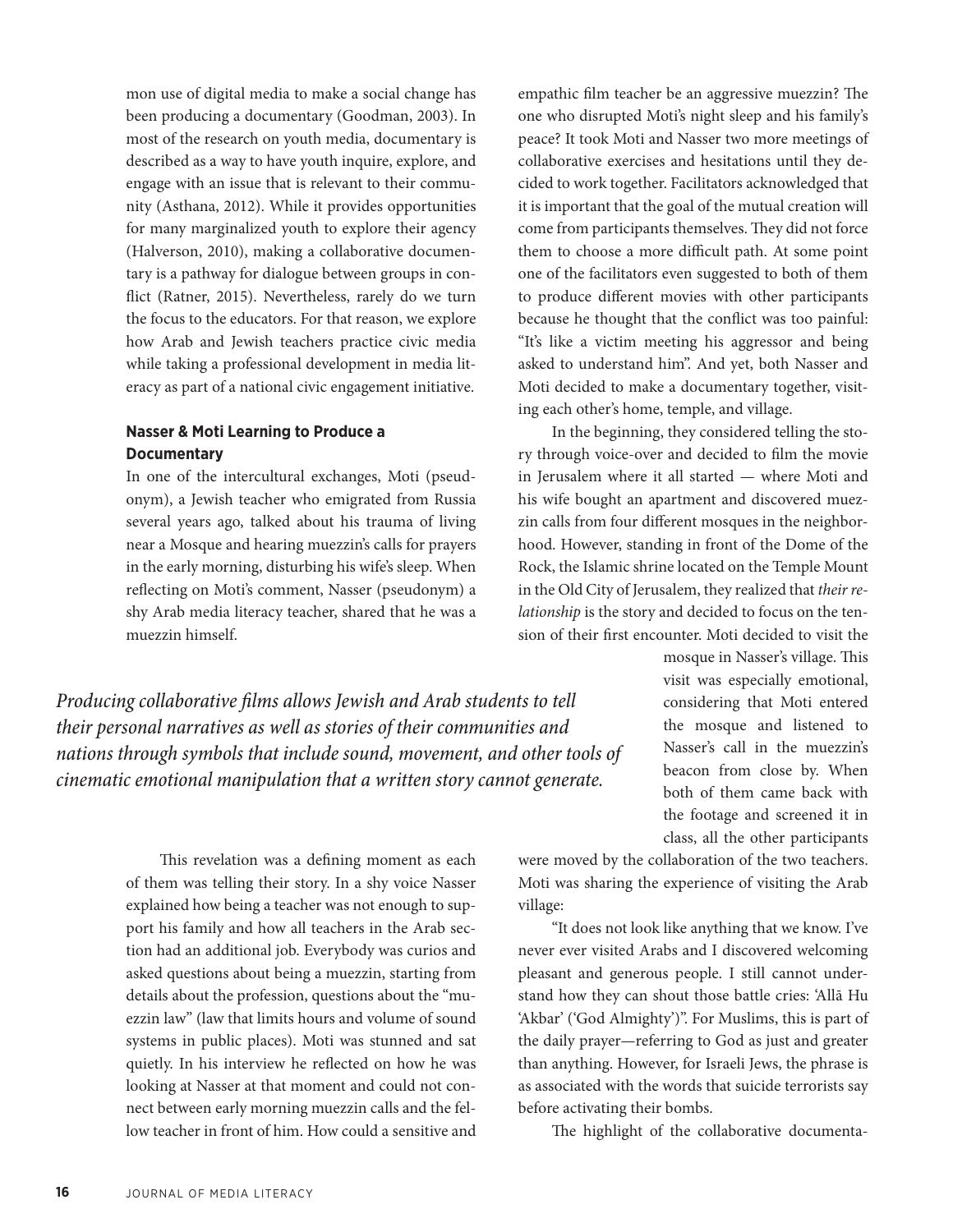ry was when Nasser as a muezzin said "Allā Hu 'Akbar" in the living room of the young Jewish-Russian couple. The emotional moment when Nassar calmly says the prayer in Moti's living room increased empathy and encouraged both of them to acknowledge and celebrate each other's cultural heritage. As we saw in Ratner's (2015) research, making videos with

personal or communal narrative enhances the connection between young film-makers and increases viewers' empathy toward the characters' narrative. Nasser's prayer as a muezzin in Moti's living room (the most private place) created a moment of empathy. "In the muezzin's call I saw my grandfather who was a cantor in a synagogue and I still

have goose bumps as I hear that voice," said one Jewish viewer, a woman in her seventies whose grandfather was a cantor in a Jewish community outside of Israel. This moment of viewing together generated empathic reactions also among participants' families who saw the film for the first time. These viewers' did not know Nasser and Moti. Interestingly enough, Nasser and Moti's movie became politically relevant. In a time when politicians are fighting over legislation that would forbid muezzins to call in the early hours of the morning, their movie was able to bring Jewish viewers a little bit closer to the issue and generate understanding and recognition of the legitimacy of each other's narrative.

#### **Conclusion**

The program fostered coexistence and provided practical tools for peace education between Arabs and Jews in Israel. A yearlong collaboration between two teachers who participated in the program as they produced a joint documentary, reduced hostility, adverse emotions, and stereotypes while at the same time creating a will for recognition, contact, and legitimacy of each other's narrative (Jewish and Arab). As we re-evaluate existing paradigms for teaching and learning about the impact and potential of media for democratic processes and civic engagement, this case study showcases a successful practice for fostering a cultural dialogue. In his article, Lan (2013) suggested a framework of democratic media literacy to include deliberative, pluralistic and participatory practices. The story of Nasser and Moti is an example on how civic media can reduce stereotypes, foster empathy and offer a path to overcome the conflict. Making a collaborative documentary is a participatory action that includes a deliberate approach to acknowledge and be sensitive to the other's narrative that leads to empathy and rec-

*A yearlong collaboration between two teachers who participated in the program as they produced a joint documentary, reduced hostility, adverse emotions, and stereotypes while at the same time creating a will for recognition, contact, and legitimacy of each other's narrative (Jewish and Arab).* 

> ognition of the legitimacy of each other' narrative. The educators practiced empathy and a deliberate democratic and civic action as part of producing a documentary. This case study offers a practice where media literacy education can advance civic engagement and be a model for professional development of teachers in conflict areas.  $*$

#### **REFERENCES**

Allport, G. (1954). *The nature of prejudice.* Cambridge, MA: Addison-Wesley.

Asthana, S. (2012). *Youth media imaginaries from around the world.*  New York, NY: Peter Lang.

Asthana, S., & Havandjian, N. (2015). *Palestinian Youth Media and the Pedagogies of Estrangement*. New York, NY: Palgrave Macmillan.

Bar-On, Adwan, S. (2006). The psychology for a better Dialogue. In Rotberg, R.(ed). *Israeli and Palestinian Narratives of Conflict: History's Double Helix, Israeli and Palestinian Narratives of Conflict: History's Double Helix*, Bloomington, IN: Indiana University Press.

Bar-Tal, D., & Teichman Y. (2005). *Stereotypes and prejudice in conflict: Representations of Arabs in Israeli Jewish society*. Cambridge, UK: Cambridge University Press.

Bar-Tal, D., Rozen, Y., & Nets-Zehngut, R (2009). Peace education in societies involved in intractable conflicts: Goals, conditions and directions. In G., Salomon, & E., Cairns (Eds.), *Handbook of peace education*. New York, NY: Psychology press.

Bekerman, Z., & Horenczyk, G. (2004). Arab-Jewish bilingual coeducation in Israel: A long-term approach to inter-group conflict resolution. *Journal of Social Issues*, 60, 389-404.

Friesem, Y. (2017). The media production hive: Using media education for differentiated instruction. *Media Education- Studies, Research, Best Practice*, 8(1), 123-140. doi:10.14605/MED811708

Friesem, Y. (2015). Empathy for the digital age: Using video production to enhance social, emotional, and cognitive skills. In S.